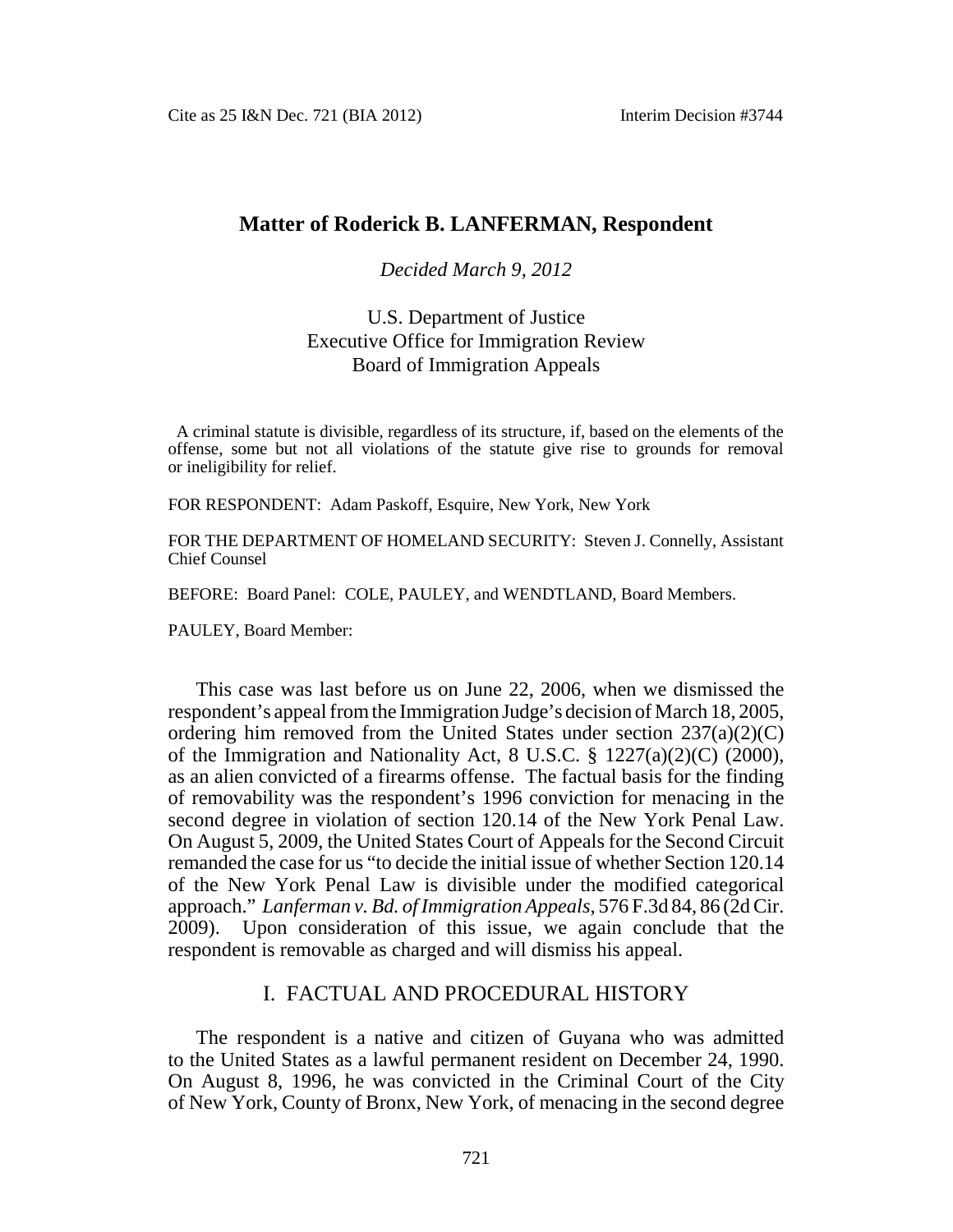in violation of section 120.14 of the New York Penal Law. Based on this conviction, the respondent was charged under section  $237(a)(2)(C)$  of the Act, and the Immigration Judge found him removable in a decision dated May 29, 2003. The respondent applied for cancellation of removal under section  $240A(a)$  of the Act, 8 U.S.C. § 1229b(a) (2000), which was denied by the Immigration Judge in the exercise of his discretion. Following the respondent's appeal, we remanded the record in a decision dated September 7, 2004, which resulted in the Immigration Judge's decision of March 18, 2005. In our June 22, 2006, decision, we dismissed the respondent's appeal, finding that he was removable and that his application for cancellation of removal was properly denied as a matter of discretion.

## II. ANALYSIS

The Second Circuit has identified three analytical approaches to potentially divisible statutes. *Lanferman v. Bd. of Immigration Appeals*, 576 F.3d at 90-92 (citing *Dulal-Whiteway v. U.S. Dep't of Homeland Sec.*, 501 F.3d 116 (2d Cir. 2007), *abrogated on other grounds by Nijhawan v. Holder*, 557 U.S. 29 (2009), and *James v. Mukasey*, 522 F.3d 250 (2d Cir. 2008)). Under the first approach, divisibility would be permitted "where the alternative means of committing a violation are enumerated as discrete alternatives, either by use of disjunctives or subsections." *Id.* at 90. Under the second approach, divisibility would be permitted "where the statute of conviction is phrased in the disjunctive or divided into subsections, or where the immigration statute invites inquiry into the facts of the underlying conviction at issue." *Id.* at 91-92 (citing *Singh v. Ashcroft*, 383 F.3d 144, 148 (3d Cir. 2004)). Under the third approach, divisibility would be permitted in "all statutes of conviction . . . regardless of their structure, so long as they contain an element or elements that could be satisfied either by removable or non-removable conduct." *Id*. at 90 (quoting *Dulal-Whiteway v. U.S. Dep't of Homeland Sec.*, 501 F.3d at 128) (internal quotation marks omitted).

The issue before us, under the terms of the remand, is which of these approaches is most suitable for application in the immigration context. For the following reasons, we adopt the third approach.

#### A. Background on Divisibility

The question of a criminal statute's divisibility arises in the application of the categorical approach to determine whether an offense prohibited by the statute in question comes within a specific ground of removability. *See Taylor v. United States*, 495 U.S. 575 (1990); *see also Shepard v. United States*, 544 U.S. 13 (2005). In its original form, the categorical approach limited the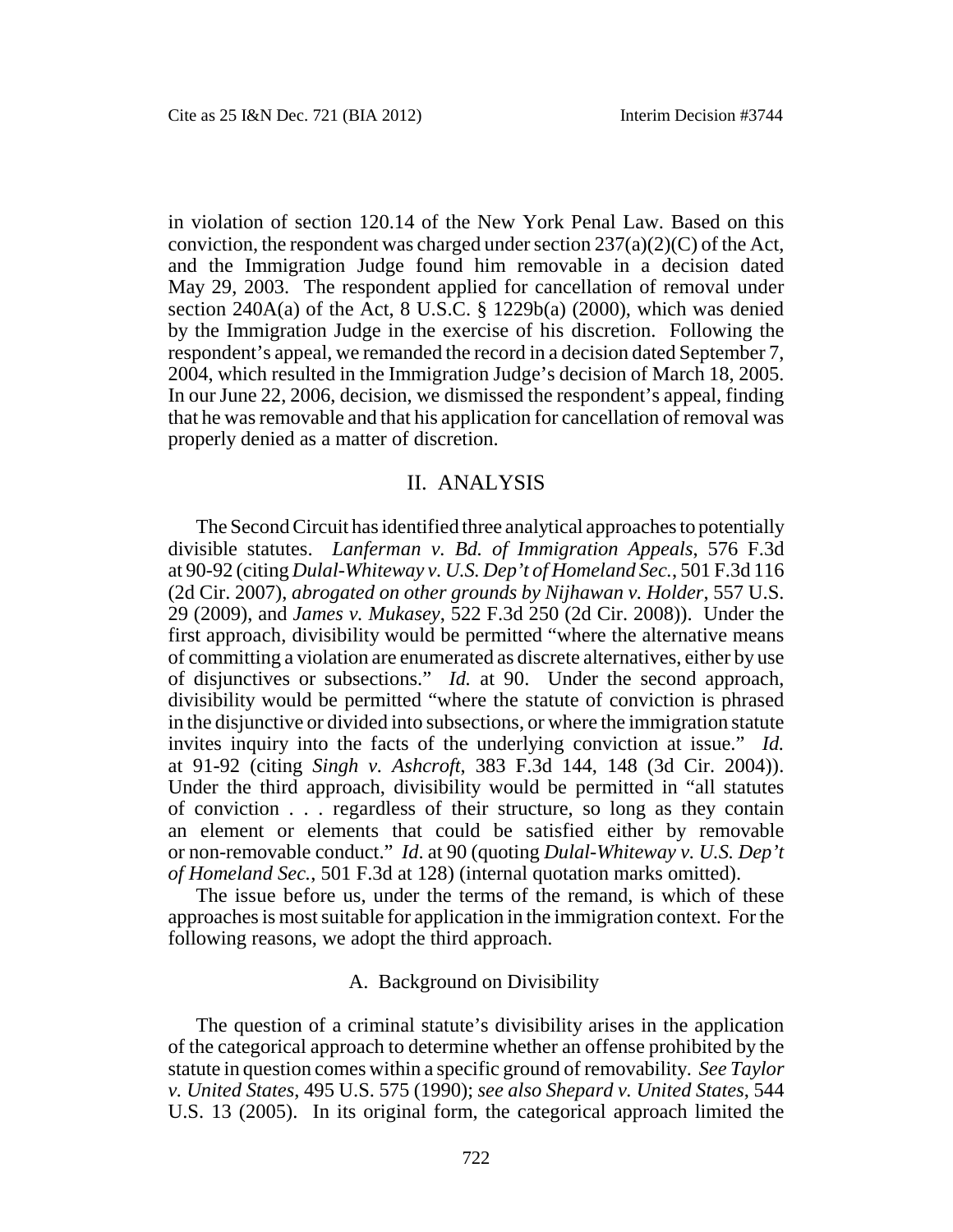analysis of the alien's removability to the criminal statute of conviction, with no consideration of the underlying conduct on which the conviction may have been based. *See Taylor v. United States*, 495 U.S. at 600; s*ee also Matter of Babaisakov*, 24 I&N Dec. 306, 310-11 (BIA 2007). However, the Court subsequently made clear in *Shepard* that where a statute was effectively divisible, documents that are part of the record of conviction, such as the charging instrument, jury instructions, or, in the case of a plea, the plea transcript, could be used to demonstrate that the defendant was convicted of a particular type of violation. This inquiry has come to be known as the modified categorical approach.

The principal purpose served by the categorical approach is to limit the inquiry to what crime the offender was necessarily *convicted of* (as opposed to the offender's underlying conduct) and, thus, to avoid ad hoc mini-trials on whether an offender's conduct was more or less culpable than what his actual conviction required. *See Taylor v. United States*, 495 U.S. at 600-02; *Garcia v. Holder*, 638 F.3d 511, 517 (6th Cir. 2011); *United States v. Piccolo*, 441 F.3d 1084, 1087 (9th Cir. 2006). Originally, the categorical approach was deemed to involve a purely abstract inquiry into the categorical nature of the elements of a criminal statute. But recently the Supreme Court has engrafted a threshold inquiry that requires an initial determination whether the breadth of conduct covered by a criminal statute *in its actual application* is such that there is a "realistic probability" that the statute would be successfully employed to prosecute the conduct at issue. *See Gonzales v. Duenas-Alvarez*, 549 U.S. 183, 193 (2007) (applying the "realistic probability" standard to the categorical determination of an aggravated felony in the immigration context); *see also James v. United States*, 550 U.S. 192, 208 (2007); *Matter of Silva-Trevino*, 24 I&N Dec. 687, 697-98 (A.G. 2008) (applying the same threshold inquiry to determinations whether a conviction is for a crime involving moral turpitude).

The circuit courts have not uniformly applied the modified categorical approach in the immigration context. *See, e.g.*, *Conteh v. Gonzales*, 461 F.3d 45, 54-57 (1st Cir. 2006). However, they all agree on one aspect of the modified categorical approach, namely, that its functional purpose is to determine when documents in an alien's record of conviction may be considered to ascertain if the crime at issue falls within the class of offenses defined by the applicable provision of inadmissibility under section 212 of the Act, 8 U.S.C. § 1182 (2006), or removability under section  $237<sup>1</sup>$ 

 $<sup>1</sup>$  The Supreme Court has stated that in the context of a nonjury conviction, the Board, the</sup> Immigration Judges, and the Federal courts may consider, as evidence in the record (continued...)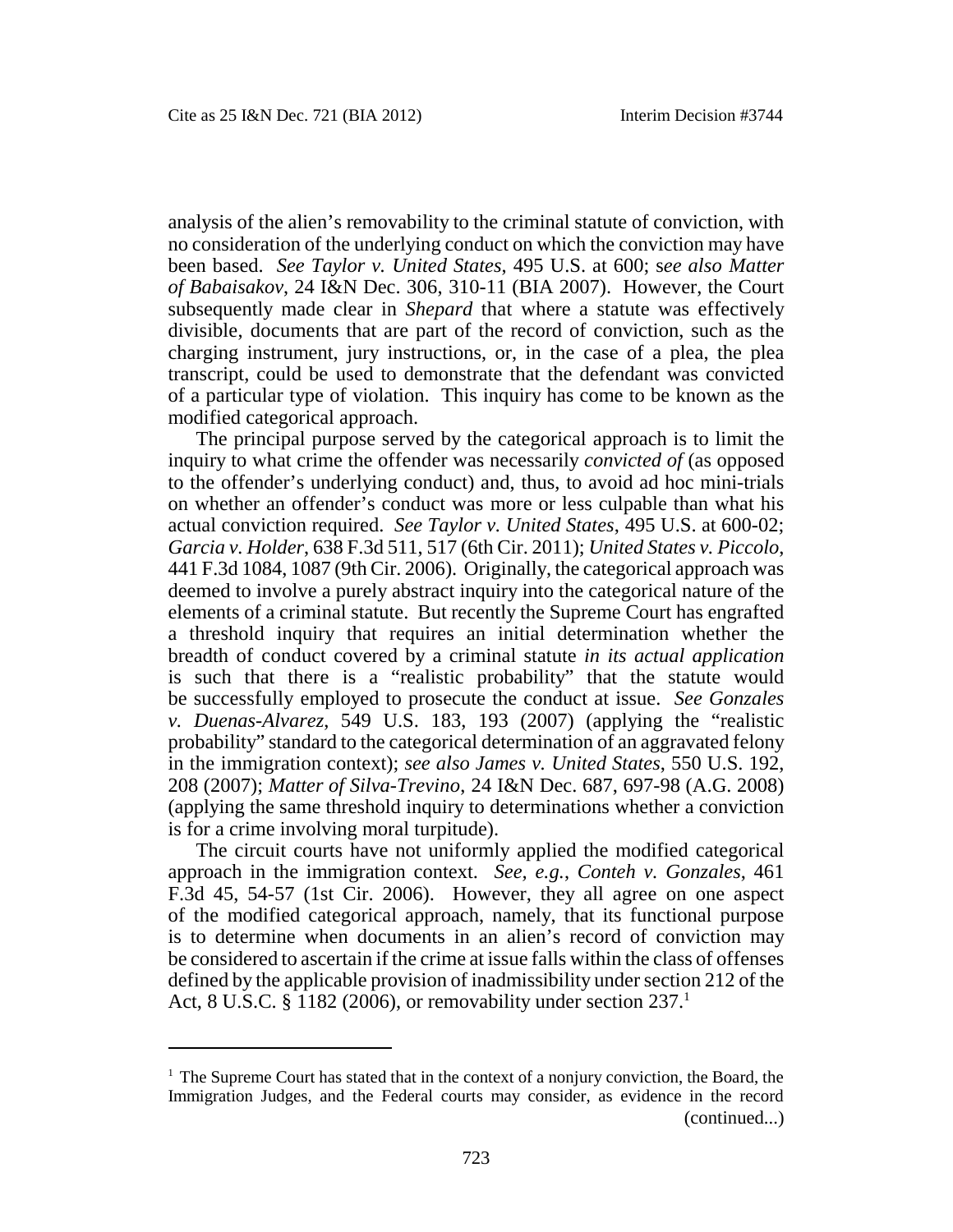The divisibility calculus, which is implicated by the modified categorical approach, requires that we carefully examine the State or Federal law at issue to understand how a particular offense is prosecuted—that is, what elements must be shown beyond a reasonable doubt (including sentencing factors in some instances). We view a criminal statute as divisible only if, based on the *elements* of the offense, some but not all violations of the statute give rise to grounds for removal or ineligibility for relief.<sup>2</sup> *See, e.g.*, *Matter of Vargas*, 23 I&N Dec. 651, 654 (BIA 2004).

Sometimes this simply requires the adjudicator to look at the alien's criminal record to determine whether his crime "matches" the elements that define the offense of removal, such as burglary in the aggravated felony definition. At other times, the removal provision does not refer to a specific offense like burglary with a settled generic definition but instead creates an imprecise standard that must be compared to the elements of a State or Federal offense. For example, section 101(a)(43)(F) of the Act, 8 U.S.C.  $§ 101(a)(43)$ (F) (2006), defines the term aggravated felony to mean certain "crimes of violence" under 18 U.S.C. § 16 (2006). In turn, § 16(b) defines a crime of violence as a felony offense that "by its nature, involves a substantial risk that physical force against the person or property of another may be used in the course of committing the offense."

Unlike a "burglary offense," this "crime of violence" definition does not contain discrete elements that are tied to specific facts. Rather, a crime of violence is defined in probabilistic terms by reference to the level of "risk" that inheres in the crime "by its nature." When applied to this kind of Federal standard, the categorical approach still focuses on the "elements" of the alien's crime in a sense, but it no longer contemplates a *matching* of elements. Instead, the inquiry focuses more loosely on whether the alien's crime fits within a discrete *category* of offenses that would *ordinarily* be expected to present the risk described in 18 U.S.C. § 16(b). *See, e.g.*, *Chambers v. United States*, 555 U.S. 122 (2009); *Begay v. United States*, 553 U.S. 137 (2008); *James v. United States*, 550 U.S. at 208; *Van Don Nguyen v. Holder*, 571 F.3d 524, 530 (6th Cir. 2009). Such

<sup>(...</sup>continued)

of conviction, the "charging document," the "terms of the plea agreement," the "transcript of colloquy between judge and defendant," or "some comparable judicial record" of information about the "factual basis for the plea." *Gonzales v. Duenas-Alvarez*, 549 U.S. at 187 (quoting *Shepard v. United States*, 544 U.S. at 26) (internal quotation marks omitted).

 $2^2$  An element is a fact that, in a criminal prosecution, must be proved beyond a reasonable doubt to convict or to impose an enhanced sentence. *See, e.g.*, *Apprendi v. New Jersey*, 530 U.S. 466, 472 (2000); *In re Winship*, 397 U.S. 358, 361 (1970); *Matter of Eslamizar*, 23 I&N Dec. 684, 688 (BIA 2004).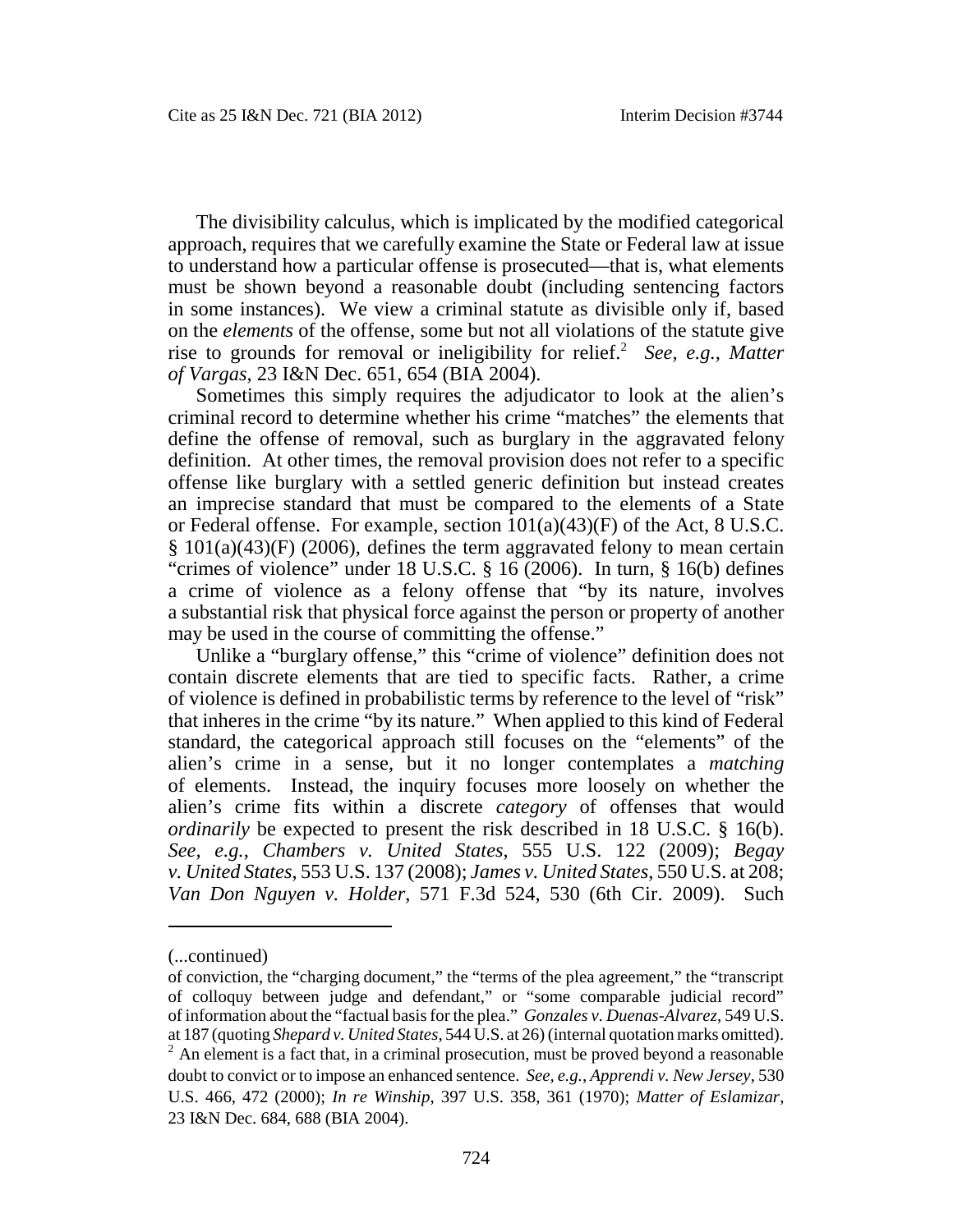imprecise standards are subject to disagreement by reasonable minds and therefore complicate the divisibility analysis.

#### B. First Approach

In the first formulation described by the Second Circuit, the modified categorical approach may only be applied if certain structural or grammatical statutory characteristics are present on the face of the statute of conviction, such as the enumeration of a list of qualifying alternative elements in discrete subsections or the separation of various means of committing the offense within disjunctively divided words or phrases. The Fifth Circuit has followed this formulation in several cases. *See, e.g.*, *Amouzadeh v. Winfrey*, 467 F.3d 451, 455 (5th Cir. 2006); *Larin-Ulloa v. Gonzales*, 462 F.3d 456 (5th Cir. 2006). However, we find this methodology unnecessarily formulaic and confining as regards the appropriate purposes to be served by the modified categorical approach in the immigration context.

In our view, the structural design of a criminal statute is frequently of limited relevance to how the statute is interpreted by the courts charged with its application and thus is, at best, just a starting point from which a full explication of the statute may be developed. Commonly, the breadth of application of the statute is a function of the inclusiveness of its terms or of how it has been interpreted within a larger statutory, decisional, and common law framework by the courts of the controlling jurisdiction.<sup>3</sup>

<sup>&</sup>lt;sup>3</sup> When examining the law of the prosecuting jurisdiction, it is paramount to understand that the "elements" of an offense will not always be clearly set forth within the four corners of a single criminal statute. The adjudicator therefore must look beyond the statutory language to other parts of the law of the prosecuting jurisdiction. For example, many statutes delineate crimes by using general terms—such as "controlled substance" or "deadly weapon"—which can only be understood by looking to *other* definitional statutes, or perhaps case law. Furthermore, courts sometimes put judicial "glosses" on statutory terms, changing their meaning in subtle (or not so subtle) ways. *See, e.g.*, *People v. Mansfield*, 245 Cal. Rptr. 800, 802 (Cal. Ct. App. 1988) (holding that although section 242 of the California Penal Code defines "battery" to require "force or violence" against another, "[t]he word 'violence' has no real significance"). Moreover, in a number of jurisdictions, criminal statutes do not define offense elements at all, but instead leave that task to the courts. *See, e.g.*, *Zimmerman v. Commonwealth*, 585 S.E.2d 538, 539 (Va. 2003) ("In this jurisdiction, we adhere to the common law definition of assault, there having been no statutory change to the crime."); *State v. Byrd*, 887 P.2d 396, 399 (Wash. 1995) ("Because 'assault' is not defined in the statute, courts resort to the common law for (continued...)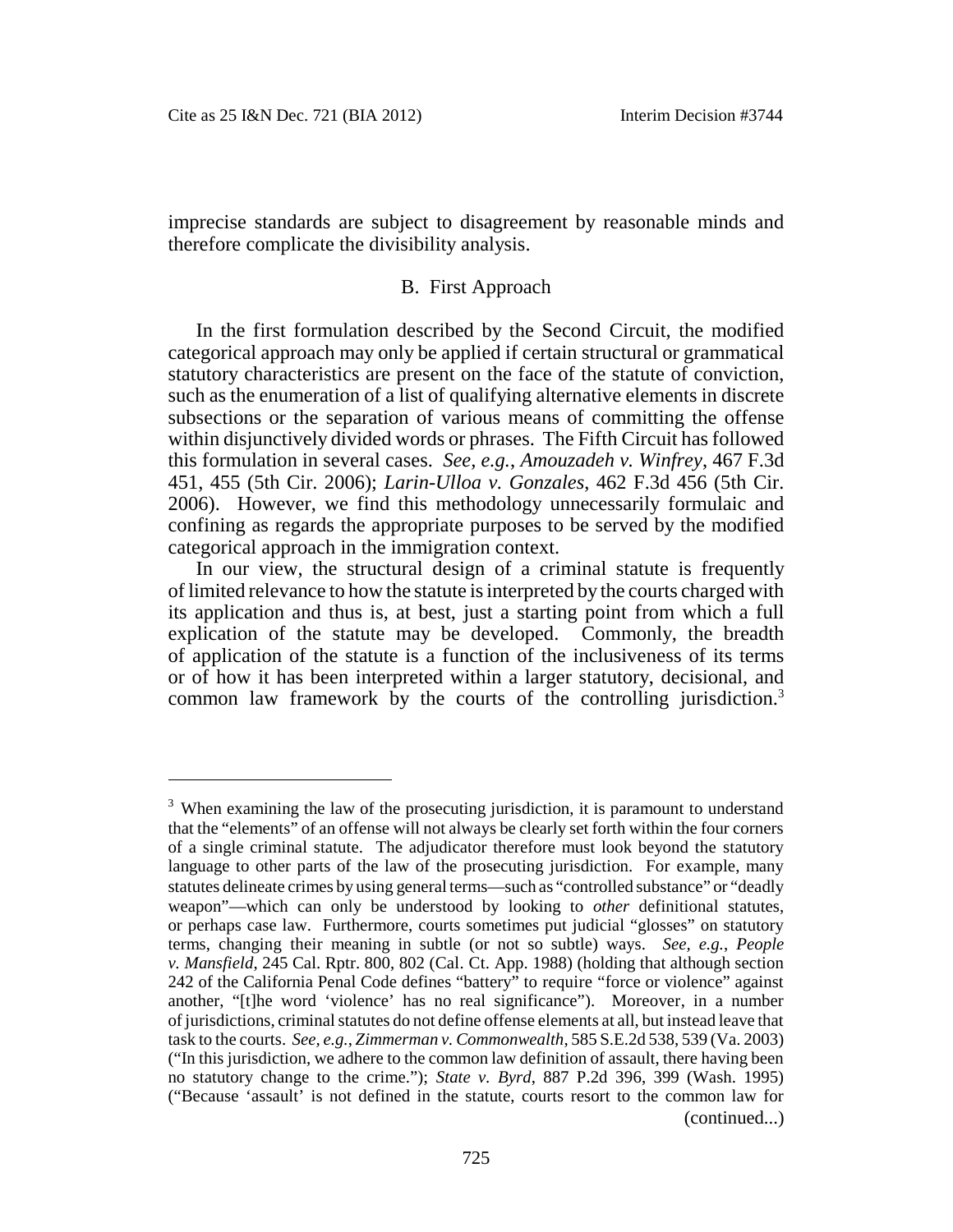We agree that a statute containing discrete subsections or provisions phrased in the disjunctive is divisible. *See, e.g.*, *Oouch v. U.S. Dep't of Homeland Sec.*, 633 F.3d 119, 122 (2d Cir. 2011) (acknowledging that it is settled law in the Second Circuit that a statute drafted as discrete offenses in a disjunctive list is divisible if one or more offenses in the list, but not all, are grounds for removal). However, we find that such statutes *fail to fully describe* the category of divisible statutes, given the variations in criminal laws from jurisdiction to jurisdiction. Thus, we decline to adopt the first formulation set forth by the Second Circuit.

#### C. Second Approach

The second of the divisibility approaches presented for our consideration by the Second Circuit was developed by the Third Circuit in *Singh v. Ashcroft*, 383 F.3d 144. Under this formulation, the modified categorical approach is applied when either (1) the statute of conviction is phrased in the disjunctive or divided into subsections such that some variations of the crime of conviction meet the requisites for removability under the immigration laws and others do not, or (2) the relevant removability provision "invite[s] inquiry into the facts underlying the conviction." *Id.* at 161-62; *see also Stubbs v. Att'y Gen. of U.S.*, 452 F.3d 251, 254-55 (3d Cir. 2006).

The first prong of this approach is very like, if not identical to, the structural approach proposed in the first formulation. The second prong supplements the divisibility definition by looking, not to the statute of conviction, but to whether the ground of removability "invites inquiry" into the underlying facts. In *Singh v. Ashcroft*, 383 F.3d at 161, the Third Circuit specifically identified the qualifier in section  $101(a)(43)(M)(i)$  of the Act, "in which the loss to the victim or victims exceeds \$10,000," as the "prototypical example" of an enumerating statute that invites further factual inquiry.

We do not believe that this second prong of the Third Circuit's approach involves a divisibility analysis. In actuality, the issue addressed by the second prong is better defined as whether the categorical approach applies *at all* where a ground of removability contains an aspect that must be established, but which is not an element of the statute of conviction. An example of such an inquiry is whether an offense involves fraud or deceit in which the loss

<sup>(...</sup>continued)

definitions."). In still other cases, elements can be found in mandatory sentencing statutes or guidelines. *See Apprendi v. New Jersey*, 530 U.S. 466; *see also Matter of Martinez-Zapata*, 24 I&N Dec. 424 (BIA 2007).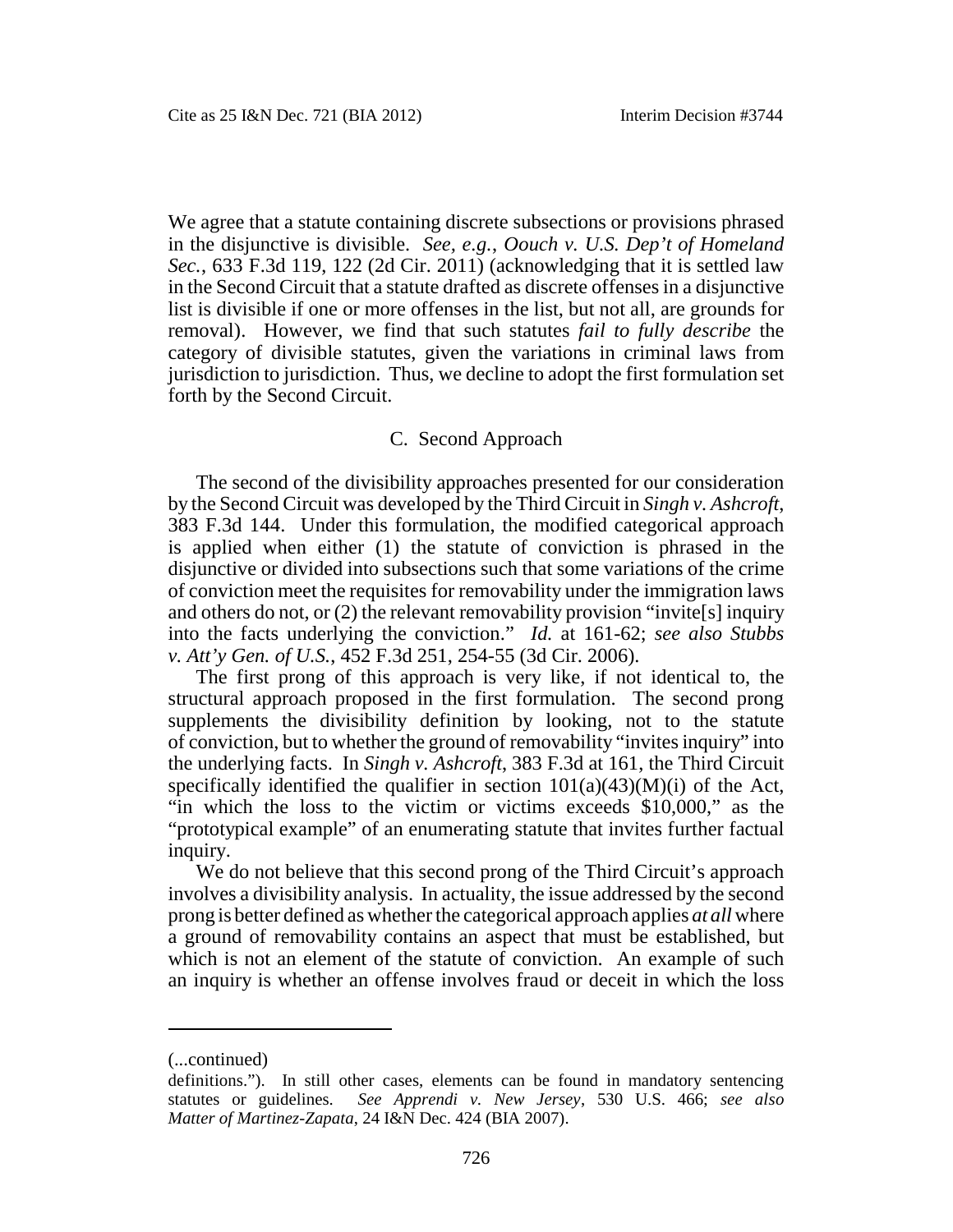to a victim exceeds \$10,000 or more and therefore is an aggravated felony under section  $101(a)(43)(M)(i)$  of the Act. In its unanimous decision in *Nijhawan v. Holder*, 557 U.S. 29 (2009), the Supreme Court held that nonelement aspects of a removability ground, such as the \$10,000 loss provision, are not subject to the categorical approach. They are instead subject to a "circumstance-specific" approach that allows inquiry into the facts underlying the conviction without regard to the confines of the modified categorical approach. *See also Matter of Babaisakov*, 24 I&N Dec. 306. Thus, *Nijhawan* has cast considerable doubt upon the Third Circuit's second prong of its divisibility formulation.

Even disregarding that *Nijhawan* has fully resolved the question of the applicability of the categorical approach in the particular context of the \$10,000 loss provision at issue there and in *Singh*, <sup>4</sup> we are not inclined to adopt the Third Circuit's unique approach. We do not regard the "invites inquiry" standard as a useful one, since whether or not a statute contains an "invitation" appears to be an inexact concept that manifests itself primarily in the eye of the beholder. It is thus unclear to what statutes of conviction that are not divided into subsections or phrased disjunctively, if any, the Third Circuit would apply the "invites inquiry" formulation.

#### D. Third Approach

Under the Second Circuit's third formulation, divisibility would be permitted in "all statutes of conviction . . . regardless of their structure, so long as they contain an element or elements that could be satisfied either by removable or non-removable conduct." *Lanferman v. Bd. of Immigration Appeals*, 576 F.3d at 90 (quoting *Dulal-Whiteway v. U.S. Dep't of Homeland Sec.*, 501 F.3d at 128) (internal quotation marks omitted). We conclude that this broadest of the three formulations should be adopted in the immigration context because it best serves the purposes undergirding the categorical approach.

Many circuit courts have treated statutes as divisible regardless of their structure.<sup>5</sup> *Dulal-Whiteway v. U.S. Dep't of Homeland Sec.*, 501 F.3d at 128.

<sup>&</sup>lt;sup>4</sup> In *Nijhawan*, the Court identified other aggravated felony provisions that contain circumstance-specific aspects to which the categorical approach is inapplicable, including section  $101(a)(43)(K)(ii)$  of the Act, which provides that an aggravated felony for transportation for the purpose of prostitution must be "committed for commercial advantage."

<sup>&</sup>lt;sup>5</sup> Numerous examples demonstrate the courts' application of a modified categorical approach to criminal statutes of varying structure and construction with little or no regard (continued...)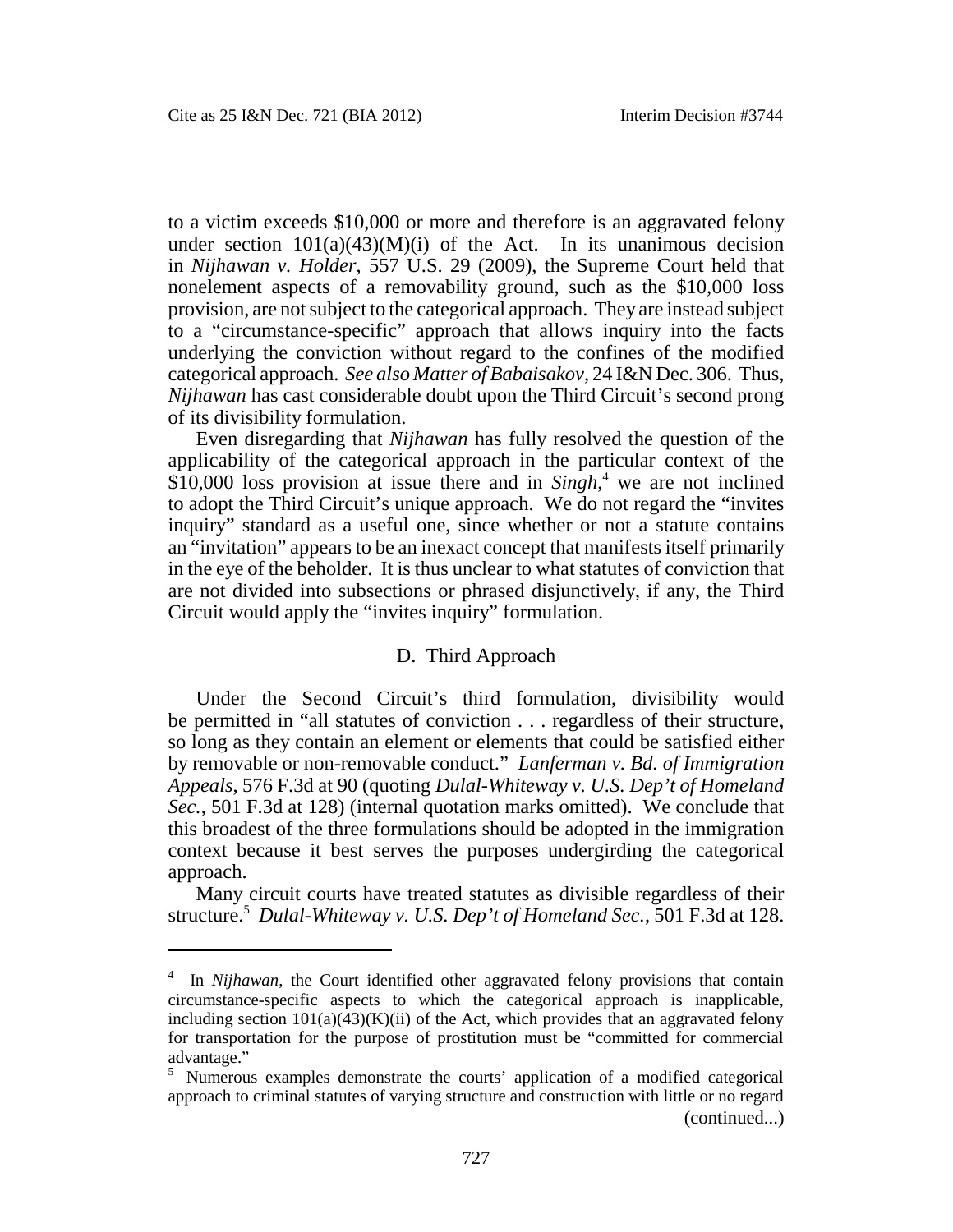This is consistent with our longstanding practice, because we have traditionally applied divisibility analysis to all manner of statutes, regardless of their structure. *See, e.g.*, *Matter of Sanudo*, 23 I&N Dec. 968, 969, 972-73 (BIA 2006) (applying the modified categorical approach to a single-sentence criminal battery statute that was not divided into discrete subsections); *see also Matter of Babaisakov*, 24 I&N Dec. at 312 ("[O]ur published law applies either a categorical or a divisibility analysis, where the actual elements leading to conviction are the determining factor for removal charges hinging on a conviction for a crime.").<sup>6</sup> Importantly, as the Second Circuit itself recognized in *Dulal-Whiteway*, 501 F.3d at 128, this approach appears also to reflect the understanding of the Supreme Court since, in both *Taylor* and *Shepard*, the Court, "by proceeding to examine the individual's record of conviction, implicitly assumed what we now refer to as the statute's divisibility."

Adopting the broadest of the three outlined approaches is also consistent with the view we share with some courts of appeals that the categorical approach itself need not be applied with the same rigor in the immigration context as in the criminal arena, where it was developed. *See Conteh v. Gonzales*, 461 F.3d at 55-56 (noting several differentiating factors between the criminal and immigration contexts that warrant not applying the categorical approach in the same manner); *see also Ali v. Mukasey*, 521 F.3d 737 (7th Cir.  $2008$ ).<sup>7</sup> In that regard, we further note that the Second Circuit itself has taken

<sup>(...</sup>continued)

for the statute's grammar or structure. *See, e.g.*, *United States v. Fife*, 624 F.3d 441, 444-47 (7th Cir. 2010); *United States v. Medina-Almaguer*, 559 F.3d 420, 421-22 (6th Cir. 2009); *Suazo Perez v. Mukasey*, 512 F.3d 1222, 1225-26 (9th Cir. 2008); *Vargas v. Dep't of Homeland Sec.*, 451 F.3d 1105, 1108-09 (10th Cir. 2006); *Jaggernauth v. U.S. Att'y Gen.*, 432 F.3d 1346, 1354-55 (11th Cir. 2005); *Soliman v. Gonzales*, 419 F.3d 276, 284 (4th Cir. 2005); *Emile v. INS*, 244 F.3d 183, 187-89 (1st Cir. 2001); *Vue v. INS*, 92 F.3d 696, 699-700 (8th Cir. 1996); *accord United States v. Llanos-Agostadero*, 486 F.3d 1194, 1197 (11th Cir. 2007).

<sup>&</sup>lt;sup>6</sup> In the context of the predecessor statute to section 237(a)(2)(C) of the Act, we have found divisibility where the alternative means of committing a firearms offense were not enumerated as discrete alternatives in the State statute. *See Matter of Pichardo*, 21 I&N Dec. 330, 333-34 (BIA 1996) (finding divisible a New York statute containing five subdivisions, the first of which could, but did not necessarily, involve a firearms-related possession violation); *see also Matter of Madrigal*, 21 I&N Dec. 323 (BIA 1996) (finding divisible a New York statute containing five subdivisions, the third of which involved a firearm, and the first of which could, but did not necessarily, involve a firearms conviction).

 $<sup>7</sup>$  The Second Circuit has stated in dicta that it is not required to give deference to our</sup> interpretation of State or Federal criminal statutes since the Board is not charged with the (continued...)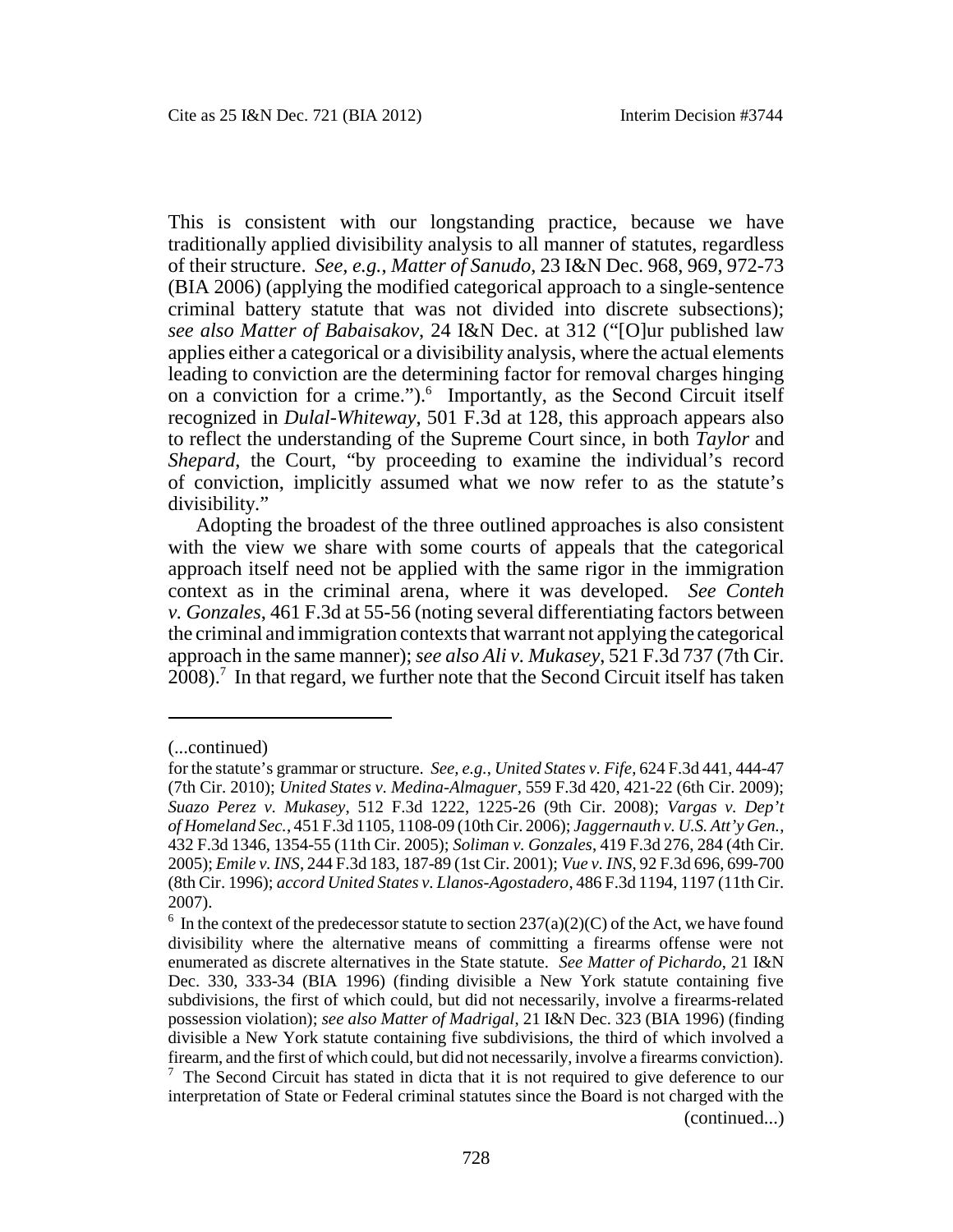the position that the outcome of a categorical inquiry "may be different when defining aggravated felonies in the immigration context than in the sentencing context." *Martinez v. Mukasey*, 551 F.3d 113, 118 (2d Cir. 2008); *see also Lopez v. Gonzales*, 549 U.S. 47, 52 n.3 (2006) (noting the Second Circuit's bifurcated approach). In view of the court's bifurcated approach to defining the substance of certain aggravated felonies for purposes of immigration and criminal law, it may well take a similar approach with respect to divisibility. Therefore, even if the Second Circuit endorses a more restrictive approach in the criminal law arena, our adoption of the broadest approach to divisibility in interpreting the immigration laws may be appropriate.

A recent decision of the Ninth Circuit supports this broad approach to divisibility. In *United States v. Aguila-Montes de Oca*, 655 F.3d 915 (9th Cir. 2011) (en banc), the Ninth Circuit overruled prior precedents and held, over a dissent, that a statute need not be divisible in order for the modified categorical approach to be properly utilized. Rather, the court determined that while divisible statutes always suffice to permit application of the modified categorical approach, such an approach is also appropriate where the finder of fact is shown to have *necessarily found* (for example, through a plea colloquy) a fact or facts that generically satisfy the elements of a species of offense (or, for immigration purposes, a ground of removability or inadmissibility). Thus, the Ninth Circuit would not limit recourse to the modified categorical approach to circumstances where a statute contained discrete subsections or provisions.<sup>8</sup>

In light of the foregoing, we adopt the third, and most expansive, of the three alternative divisibility approaches presented by the Second Circuit in *Lanferman*.

<sup>(...</sup>continued)

administration of such statutes. *Lanferman v. Bd. of Immigration Appeals*, 576 F.3d at 88; *James v. Mukasey*, 522 F.3d at 253-54, 256. However, in light of our determination that the categorical approach, including the modified categorical approach, need not apply to the same extent in immigration proceedings as it does in the criminal context, deference may be due when the Board or the Attorney General seeks to apply a uniform divisibility approach for immigration purposes. *See generally Nat'l Cable & Telecomms. Ass'n v. Brand X Internet Servs.*, 545 U.S. 967 (2005);*see also Conteh v. Gonzales*, 461 F.3d at 52 n.3 (noting that "the BIA's choice of methodology [as to divisibility] might be regarded as an interpretation of the INA and, thus, entitled to a degree of judicial deference"). We need not decide here, however, whether we are obliged to follow the approaches in circuits, such as the Third and Fifth, that may diverge from ours.

<sup>8</sup> We decline to comment further on *Aguila Montes de Oca* because it has not yet been the subject of significant application within the Ninth Circuit, nor has it been addressed by other circuits. In any case, it is outside the purview of the remand in this case.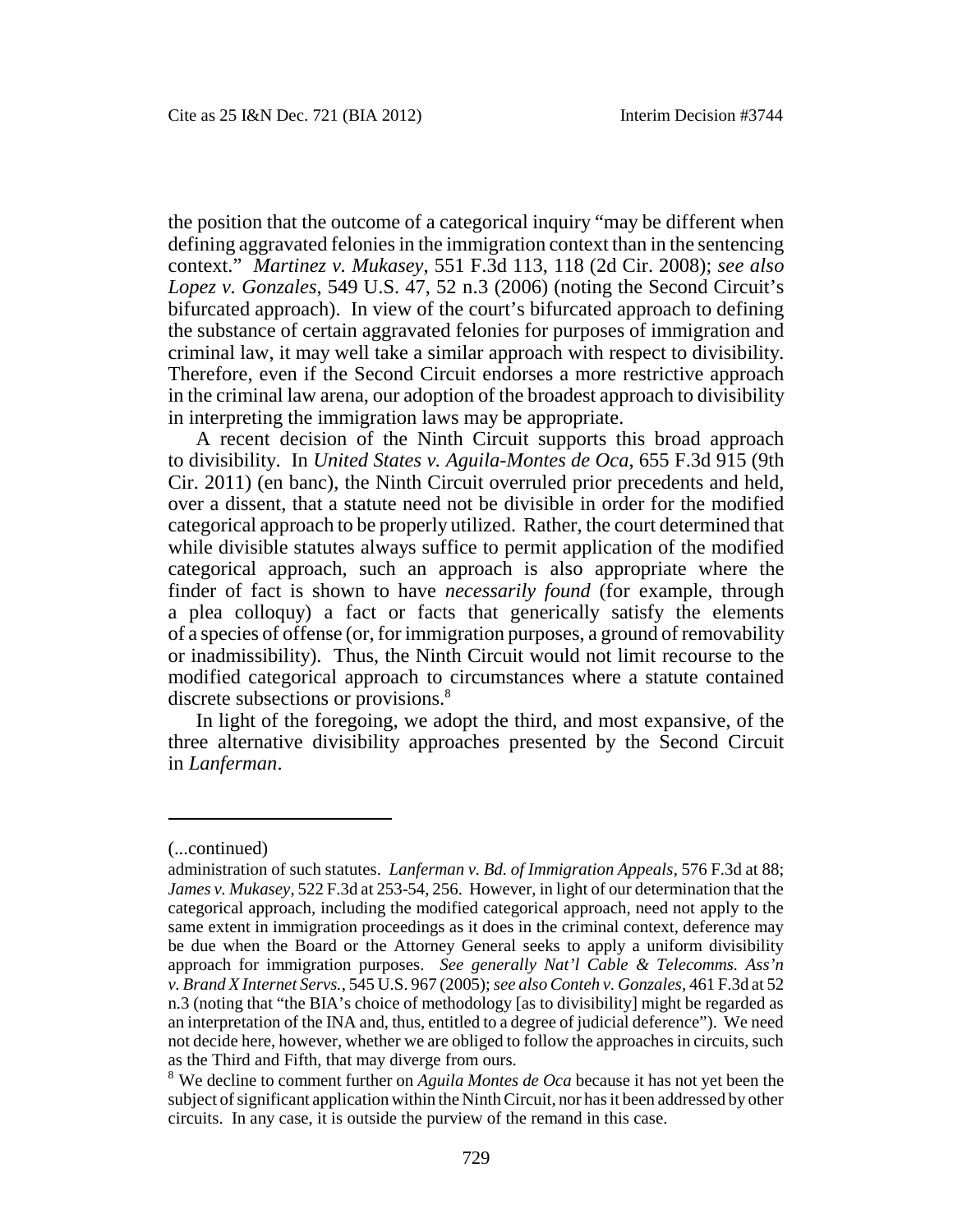## E. Application of the Divisibility Approach to the Respondent's Case

Applying this divisibility approach, we conclude that the respondent is removable under section  $237(a)(2)(C)$  of the Act as an alien convicted of a firearms offense based on his conviction for menacing in the second degree in violation of section 120.14 of the New York Penal Law. When the respondent committed this offense, section 120.14 provided as follows:

A person is guilty of menacing in the second degree when:

1. He or she intentionally places or attempts to place another person in reasonable fear of physical injury, serious physical injury or death by displaying a deadly weapon, dangerous instrument or what appears to be a pistol, revolver, rifle, shotgun, machine gun or other firearm;<sup>9</sup> or

2. He or she repeatedly follows a person or engages in a course of conduct or repeatedly commits acts over a period of time intentionally placing or attempting to place another person in reasonable fear of physical injury, serious physical injury or death; or

3. He or she commits the crime of menacing in the third degree in violation of that part of a duly served order of protection, or such order which the defendant has actual knowledge of because he or she was present in court when such order was issued, pursuant to article eight of the family court act or section 530.12 of the criminal procedure law which directed the respondent or defendant to stay away from the person or persons on whose behalf the order was issued.

The police complaint against the respondent specified that he was alleged to have violated section 120.14(1) by placing his victim in reasonable fear of injury or death by displaying and pointing a revolver at her. *See People v. Dreyden*, 931 N.E. 2d 526 (Ct. App. N.Y. 2010) (indicating that a valid police complaint is a permissible charging document under New York law). During his plea colloquy, the respondent admitted that he committed the offense of menacing in that he did "pull out a revolver and point the revolver at the complainant . . . and menace her with that weapon."

Based on the respondent's conviction, the Immigration Judge found him deportable under section  $237(a)(2)(C)$  of the Act, which provides as follows:

 $9$  The term "deadly weapon" was defined as "any loaded weapon from which a shot, readily capable of producing death or other serious physical injury, may be discharged, or a switchblade knife, gravity knife, pilum ballistic knife, metal knuckle knife, dagger, billy, blackjack, or metal knuckles." N.Y. Penal Law § 10.00(12) (McKinney 1996). The term "dangerous instrument" was defined as "any instrument, article or substance, including a 'vehicle' . . . , which, under the circumstances in which it is used, attempted to be used or threatened to be used, is readily capable of causing death or other serious physical injury." N.Y. Penal Law § 10.00(13).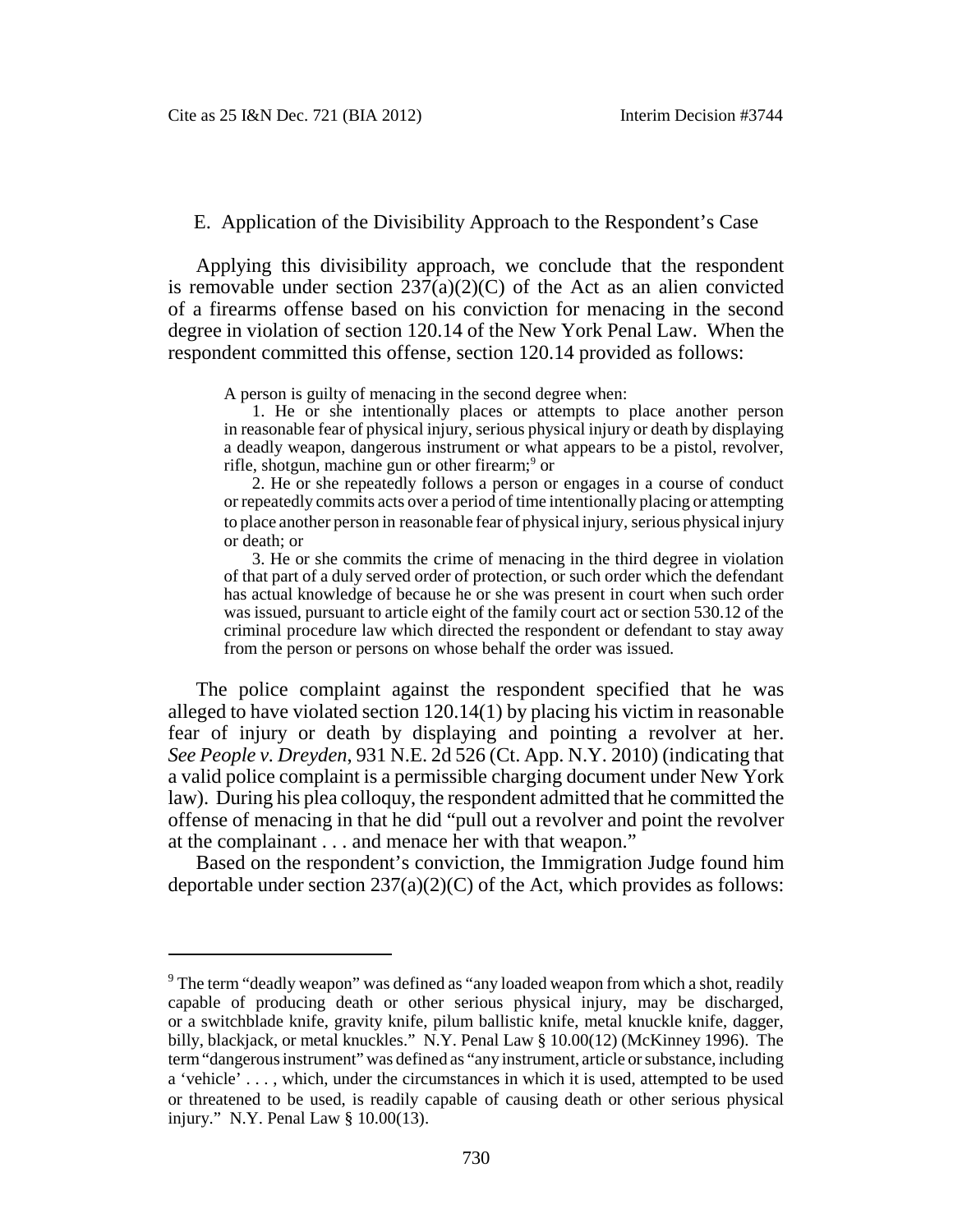Any alien who at any time after admission is convicted under any law of purchasing, selling, offering for sale, exchanging, using, owning, possessing, or carrying, or of attempting or conspiring to purchase, sell, offer for sale, exchange, use, own, possess, or carry, any weapon,<sup>10</sup> part, or accessory which is a firearm or destructive device (as defined in section 921(a) of title 18, United States Code) in violation of any law is deportable.<sup>11</sup>

In our decision of June 22, 2006, we affirmed that removability finding, concluding "that the plea colloquy and the criminal complaint are sufficient to support the Immigration Judge's finding that the respondent was convicted under section 120.14(1) of the New York Penal Law and is removable under section  $237(a)(2)(C)$  of the Act."

Section 120.14 of the New York Penal Law is not a pure firearms statute that outright punishes possessing or carrying a firearm. Indeed, only the first subsection may involve firearms, as contemplated by section  $237(a)(2)(C)$ of the Act. The second subsection is commonly referred to as an anti-stalking provision, and the third involves the violation of a protection order. While there is no dispute that the second and third subsections do not "encompass convictions of crimes for which possessing or carrying firearms is an element," there is likewise no dispute that the respondent was convicted under section 120.14(1). *Kuhali v. Reno*, 266 F.3d 93, 103 (2d Cir. 2001) (stating that section  $237(a)(2)(C)$  of the Act "encompass[es] convictions of crimes for which possessing or carrying firearms is an element");

 $10$  We assume arguendo that the issue whether a weapon is a firearm for purposes of section  $237(a)(2)(C)$  of the Act is not subject to the circumstance-specific approach set forth in *Nijhawan v. Holder*, 557 U.S. 29. The Second Circuit observed in *Lanferman v. Bd. of Immigration Appeals*, 576 F.3d at 89 n.3, that, in contrast to section 101(a)(43)(M)(i), which was at issue in *Nijhawan*, section 237(a)(2)(C) "describes a generic crime, and does not require the 'particular circumstances' analysis." *See also id*. at 92 n.9 (stating that section  $237(a)(2)(C)$  "falls on the 'generic crime' side of the equation"). The Second Circuit further observed that unlike section  $101(a)(43)(M)(i)$ , section  $237(a)(2)(C)$  "does not contain words such as 'in which' that would modify the offense so as to indicate that the statute's reference to a firearm is circumstance-specific." *Id*. These observations are supported by Board and circuit court decisions discussing whether certain weapons fall within the Federal definition of a "firearm," as required by section  $237(a)(2)(C)$  of the Act. *See, e.g.*, *Awad v. Gonzales*, 494 F.3d 723, 727 (8th Cir. 2007); *Matter of Mendez-Orellana*, 25 I&N Dec. 254 (BIA 2010).

<sup>&</sup>lt;sup>11</sup> Section 237(a)(2)(C) of the Act is interpreted broadly. *See Valerio-Ochoa v. INS*, 241 F.3d 1092, 1095 (9th Cir. 2001) ("From a plain reading of [section  $237(a)(2)(C)$ ], it is clear that Congress intended to embrace the entire panoply of firearms offenses."); *Hall v. U.S. INS*, 167 F.3d 852, 855 (4th Cir. 1999) ("[The firearms statute's] comprehensive list of gerunds captures all varieties of conduct relating to firearms transactions. . . . This wide-ranging text evinces an expansive purpose—to render deportable those aliens that commit firearms offenses of any type.").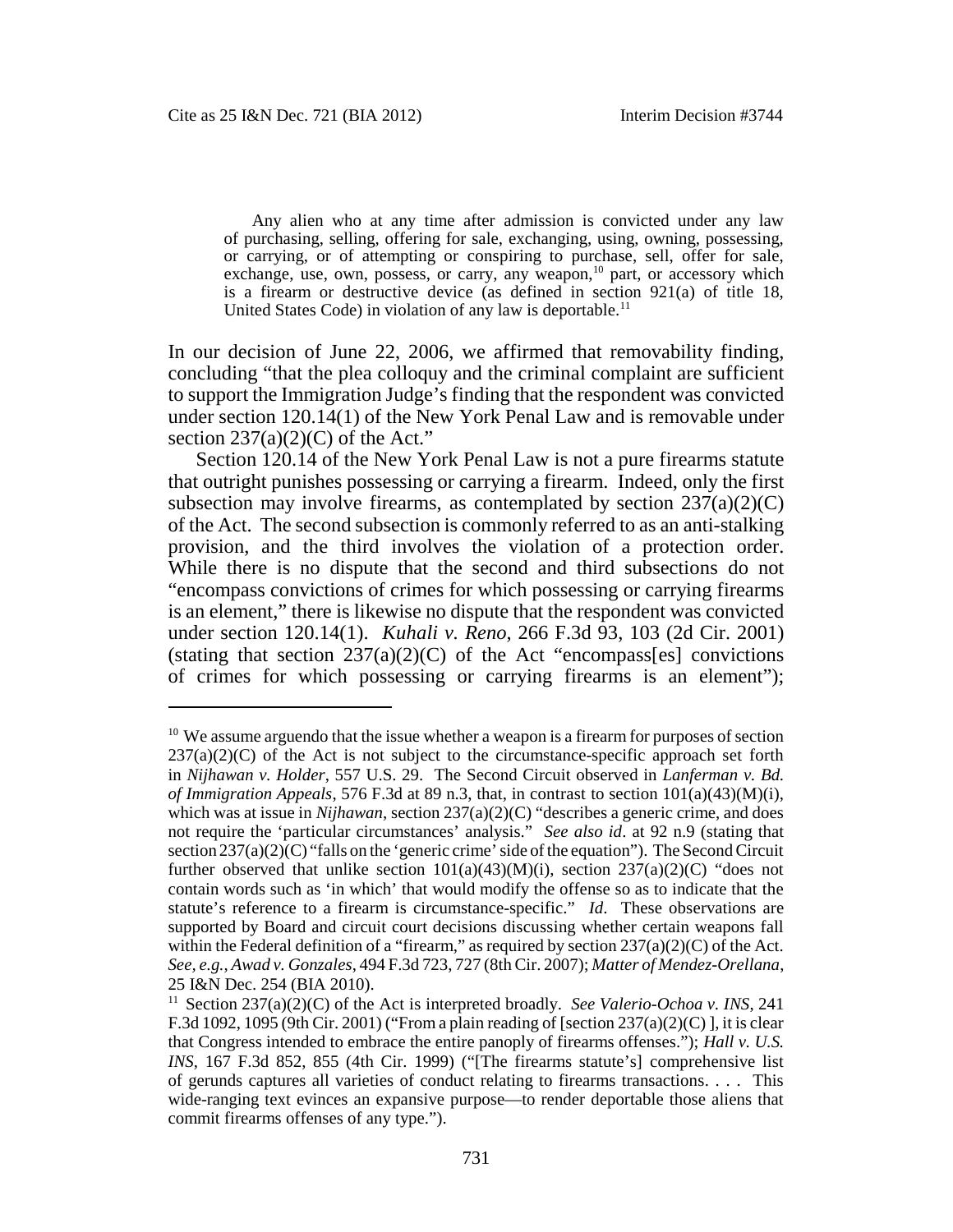see also *Matter of Pichardo*, 21 I&N Dec. 330 (BIA 1996); *Matter of Lopez-Amaro*, 20 I&N Dec. 668 (BIA 1993), *aff'd*, 25 F.3d 986 (11th Cir.1994).

Section 120.14(1) provides that a person is guilty of menacing in the second degree when he or she intentionally places or attempts to place another person in reasonable fear of physical injury, serious physical injury, or death by displaying a deadly weapon, dangerous instrument, or what appears to be a pistol, revolver, rifle, shotgun, machine gun or other firearm. Under New York law, the following three elements must be proven beyond a reasonable doubt for a conviction to lie under section 120.14(1):

(1) That the defendant . . . displayed a deadly weapon, dangerous instrument, or what appears to be a pistol, revolver, rifle, shotgun, machine gun or other firearm to [the victim];

(2) That the display of such deadly weapon, dangerous instrument, or what appeared to be a pistol, revolver, rifle, shotgun, machine gun, or other firearm by the defendant  $\ldots$  placed the victim  $\ldots$  in reasonable fear of physical injury, serious physical injury or death; and

(3) That the defendant . . . intentionally placed or attempted to place [the victim] in reasonable fear of physical injury, serious physical injury, or death.

Charges to the Jury and Requests to Charge in a Criminal Case in New York, § 54:2. Second degree—Displaying weapon—Model charge, *available at* CTJNY § 54:2 (Westlaw Oct. 2011).

Section 120.14(1) is itself divisible because the "deadly weapon" may or may not be a firearm under 18 U.S.C. § 921(a). *See* N.Y. Penal Law § 10.00(12) (McKinney 1996) (defining a deadly weapon, in part, as "any loaded weapon from which a shot . . . may be discharged"). In other words, the statute contains an element—use of a "deadly weapon"—that could be satisfied by removable conduct—that is, possession or carrying of "any loaded weapon from which a shot . . . may be discharged." However, it also contains elements that are satisfied by conduct that would not render the respondent removable. For example, the use of a knife or some forms of a "dangerous instrument," such as a vehicle, to commit a violation would not be a removable offense under section  $237(a)(2)(C)$  of the Act because the use of a firearm, as defined in 18 U.S.C. § 921(a), is not involved. *See* N.Y. Penal Law § 10.00(12) (including knives in the definition of a "deadly weapon"), § 10.00(13) (defining a "dangerous instrument"). Moreover, the use of "*what appears to be* a pistol" to commit a violation would also not be a removable offense under section 237(a)(2)(C), because a plastic water pistol, for example, is not a firearm under 18 U.S.C. § 921(a).

Because section 120.14(1) can result in a categorical match or mismatch of elements when compared with section  $237(a)(2)(C)$  of the Act, it is